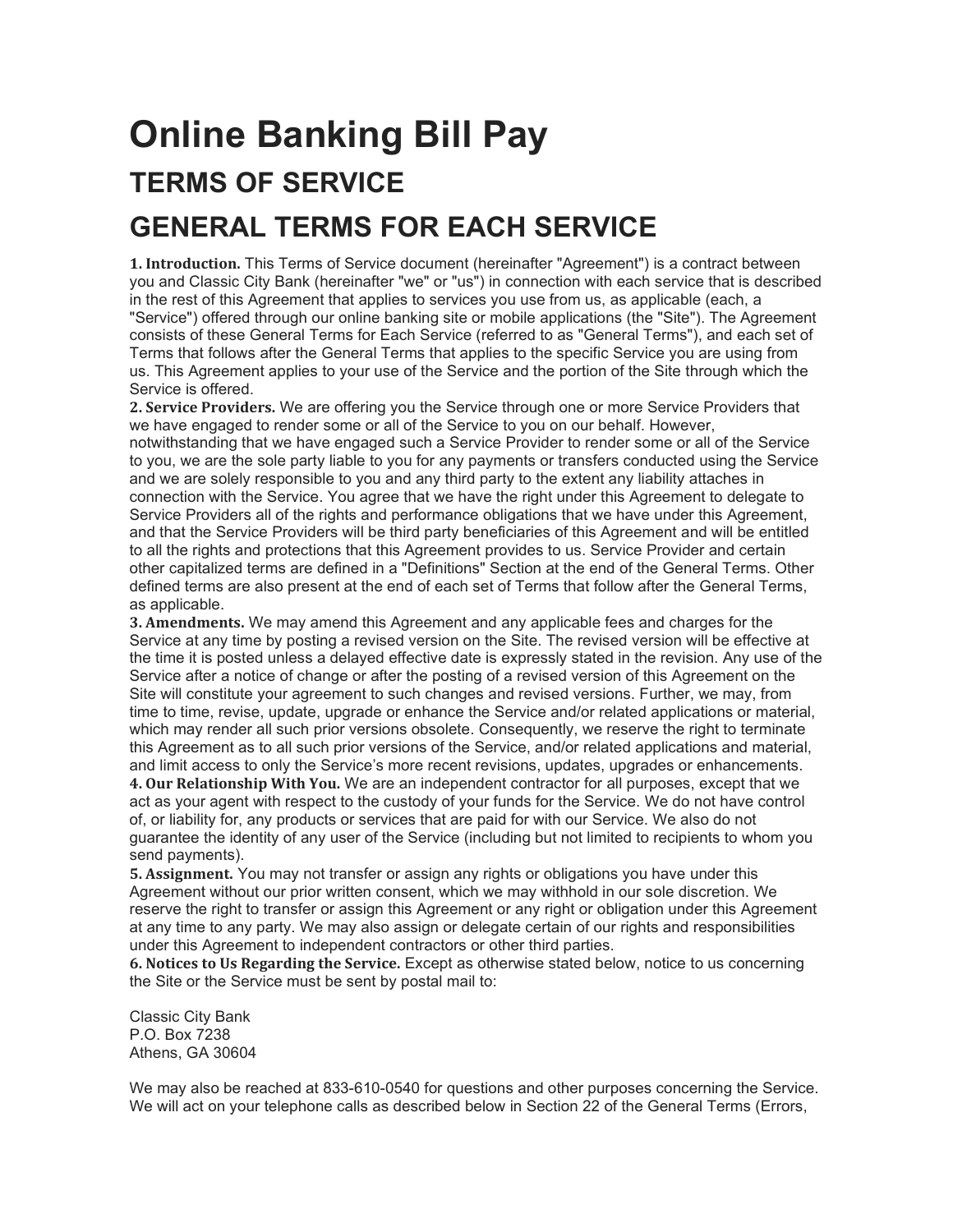Questions, and Complaints), but otherwise, such telephone calls will not constitute legal notices under this Agreement.

**7. Notices to You.** You agree that we may provide notice to you by posting it on the Site, sending you an in-product message within the Service, emailing it to an email address that you have provided us, mailing it to any postal address that you have provided us, or by sending it as a text message to any mobile phone number that you have provided us, including but not limited to the mobile phone number that you have listed in your Service setup or customer profile. For example, users of the Service may receive certain notices (such as notices of processed Payment Instructions, alerts for validation and notices of receipt of payments) as text messages on their mobile phones. All notices by any of these methods shall be deemed received by you no later than twenty-four (24) hours after they are sent or posted, except for notice by postal mail, which shall be deemed received by you no later than three (3) Business Days after it is mailed. You may request a paper copy of any legally required disclosures and you may terminate your consent to receive required disclosures through electronic communications by contacting us as described in Section 6 of the General Terms above. We reserve the right to charge you a reasonable fee not to exceed twenty dollars (\$20.00) to respond to each such request. We reserve the right to terminate your use of the Service if you withdraw your consent to receive electronic communications.

**8. Text Messages, Calls and/or Emails to You.** By providing us with a telephone number (including a wireless/cellular, mobile telephone number and/or email address), you consent to receiving calls from us and our Service Providers at that number INCLUDING THOSE MADE BY USE OF AN AUTOMATIC TELEPHONE DIALING SYSTEM ("ATDS"), and/or emails from us for our everyday business purposes (including identity verification). You acknowledge and agree that such telephone calls include, but are not limited to, live telephone calls, prerecorded or artificial voice message calls, text messages, and calls made by an ATDS from us or our affiliates and agents. Please review our Privacy Policy for more information.

**9. Receipts and Transaction History.** You may view your transaction history by logging into the Service and looking at your transaction history. You agree to review your transactions by this method instead of receiving receipts by mail.

**10. Your Privacy.** Protecting your privacy is very important to us. Please review our Privacy Policy in order to better understand our commitment to maintaining your privacy, as well as our use and disclosure of your information.

**11. Privacy of Others.** If you receive information about another person through the Service, you agree to keep the information confidential and only use it in connection with the Service.

**12. Eligibility.** The Service is offered only to individual residents of the United States who can form legally binding contracts under applicable law. Without limiting the foregoing, the Service is not offered to minors unless the minor is using an Eligible Transaction Account in the name of the minor with a parent or guardian as a co-signor or guarantor. By using the Service, you represent that you meet these requirements and that you agree to be bound by this Agreement.

**13. Prohibited Payments.** The following types of payments are prohibited through the Service, and we have the right but not the obligation to monitor for, block, cancel and/or reverse such payments:

- a. Payments to or from persons or entities located in prohibited territories (including any territory outside of the United States); and
- b. Payments that violate any law, statute, ordinance or regulation; and
- c. Payments that violate the Acceptable Use terms in Section 14 of the General Terms below; and
- d. Payments related to: (1) tobacco products, (2) prescription drugs and devices; (3) narcotics, steroids, controlled substances or other products that present a risk to consumer safety; (4) drug paraphernalia; (5) ammunition, firearms, or firearm parts or related accessories; (6) weapons or knives regulated under applicable law; (7) goods or services that encourage, promote, facilitate or instruct others to engage in illegal activity; (8) goods or services that are sexually oriented; (9) goods or services that promote hate, violence, racial intolerance, or the financial exploitation of a crime; (10) goods or services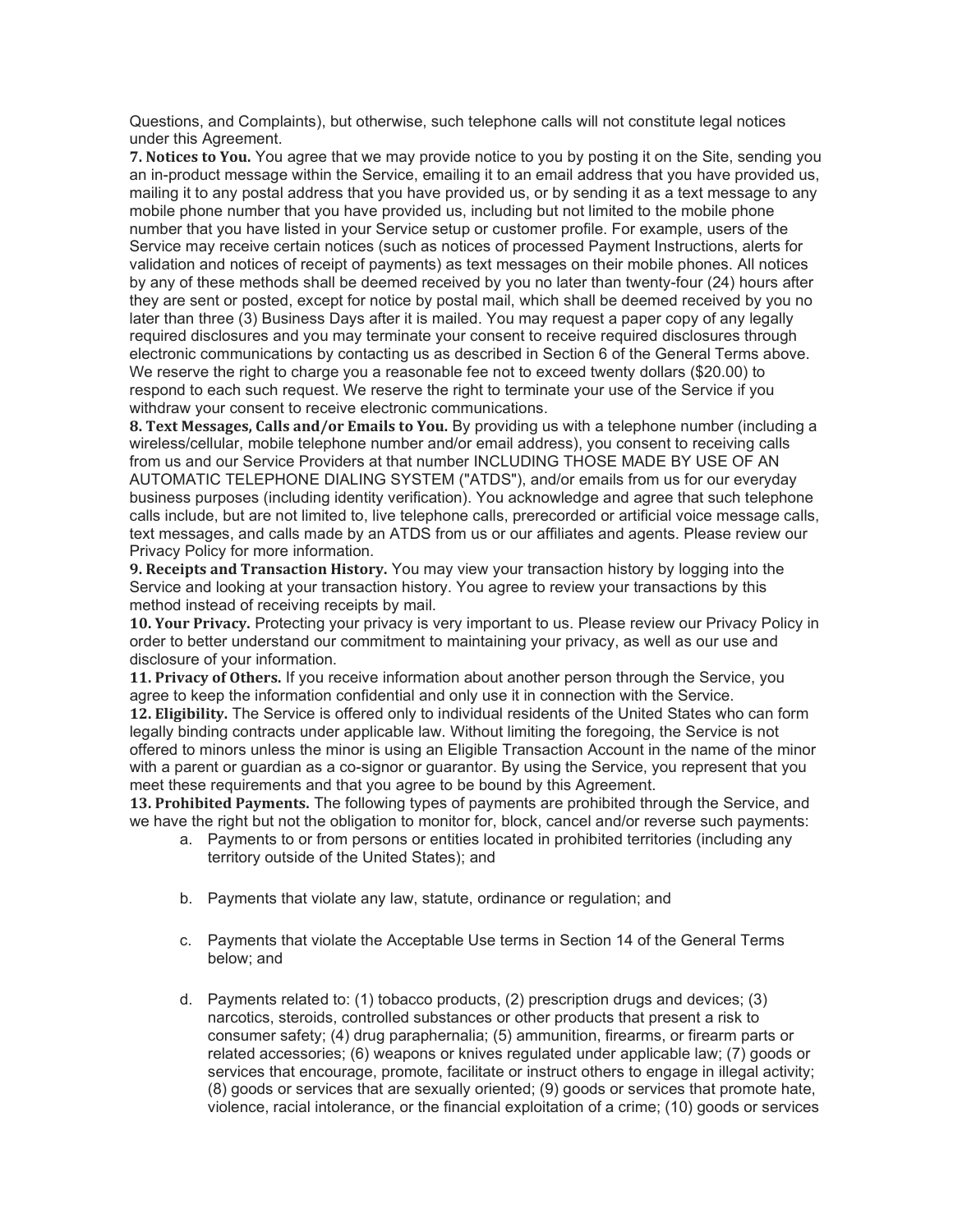that defame, abuse, harass or threaten others; (11) goods or services that include any language or images that are bigoted, hateful, racially offensive, vulgar, obscene, indecent or discourteous; (12) goods or services that advertise, sell to, or solicit others; or (13) goods or services that infringe or violate any copyright, trademark, right of publicity or privacy, or any other proprietary right under the laws of any jurisdiction; and

- e. Payments related to gambling, gaming and/or any other activity with an entry fee and a prize, including, but not limited to, casino games, sports betting, horse or dog racing, lottery tickets, other ventures that facilitate gambling, games of skill (whether or not it is legally defined as a lottery) and sweepstakes; and
- f. Payments relating to transactions that (1) support pyramid or ponzi schemes, matrix programs, other "get rich quick" schemes or multi-level marketing programs, (2) are associated with purchases of real property, annuities or lottery contracts, lay-away systems, off-shore banking or transactions to finance or refinance debts funded by a credit card, (3) are for the sale of items before the seller has control or possession of the item, (4) constitute money-laundering or terrorist financing, (5) are associated with the following "money service business" activities: the sale of traveler's checks or money orders, currency dealers or exchanges, or check cashing, or (6) provide credit repair or debt settlement services; and
- g. Tax payments and court ordered payments.

Except as required by applicable law, in no event shall we or our Service Providers be liable for any claims or damages resulting from your scheduling of prohibited payments. We encourage you to provide notice to us by the methods described in Section 6 of the General Terms above of any violations of the General Terms or the Agreement generally.

**14. Acceptable Use.** You agree that you are independently responsible for complying with all applicable laws in all of your activities related to your use of the Service, regardless of the purpose of the use, and for all communications you send through the Service. We and our Service Providers have the right but not the obligation to monitor and remove communications content that we find in our sole discretion to be objectionable in any way. In addition, you are prohibited from using the Service for communications or activities that: (a) violate any law, statute, ordinance or regulation; (b) promote hate, violence, racial intolerance, or the financial exploitation of a crime; (c) defame, abuse, harass or threaten others; (d) include any language or images that are bigoted, hateful, racially offensive, vulgar, obscene, indecent or discourteous; (e) infringe or violate any copyright, trademark, right of publicity or privacy or any other proprietary right under the laws of any jurisdiction; (f) impose an unreasonable or disproportionately large load on our infrastructure; (g) facilitate any viruses, trojan horses, worms or other computer programming routines that may damage, detrimentally interfere with, surreptitiously intercept or expropriate any system, data or information; (h) constitute use of any robot, spider, other automatic device, or manual process to monitor or copy the Service or the portion of the Site through which the Service is offered without our prior written permission; (i) constitute use of any device, software or routine to bypass technology protecting the Site or Service, or interfere or attempt to interfere, with the Site or the Service; or (j) may cause us or our Service Providers to lose any of the services from our internet service providers, payment processors, or other vendors. We encourage you to provide notice to us by the methods described in Section 6 of the General Terms above of any violations of the General Terms or the Agreement generally. **15. Payment Methods and Amounts.** There are limits on the amount of money you can send or receive through our Service. Your limits may be adjusted from time-to-time in our sole discretion. For certain Services, you may have the ability to log in to the Site to view your individual transaction limits. We or our Service Provider also reserve the right to select the method in which to remit funds on your behalf though the Service, and in the event that your Eligible Transaction Account is closed or otherwise unavailable to us the method to return funds to you. These payment methods may include, but may not be limited to, an electronic debit, a paper check drawn on the account of our Service Provider, or draft check drawn against your account.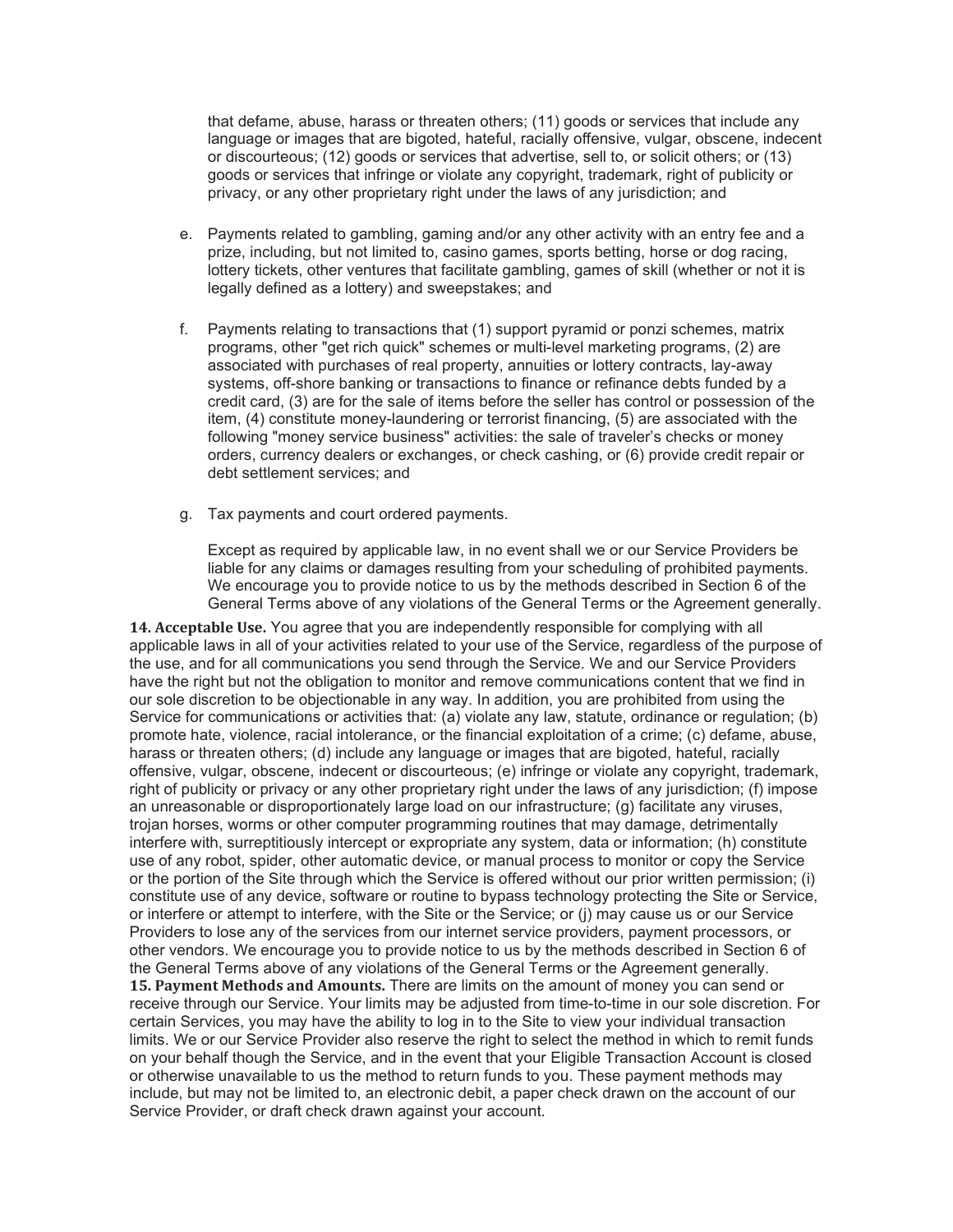**16. Your Liability for Unauthorized Transfers.** Immediately following your discovery of an unauthorized Payment Instruction, you shall communicate with customer care for the Service in the manner set forth in Section 6 of the General Terms above. You acknowledge and agree that time is of the essence in such situations. If you tell us within two (2) Business Days after you discover your password or other means to access your account through which you access the Service has been lost or stolen, your liability is no more than \$50.00 should someone access your account without your permission. If you do not tell us within two (2) Business Days after you learn of such loss or theft, and we can prove that we could have prevented the unauthorized use of your password or other means to access your account if you had told us, you could be liable for as much as \$500.00. If your monthly financial institution statement contains payments that you did not authorize, you must tell us at once. If you do not tell us within sixty (60) days after the statement was sent to you, you may lose any amount transferred without your authorization after the sixty (60) days if we can prove that we could have stopped someone from taking the money had you told us in time. If a good reason (such as a long trip or a hospital stay) prevented you from telling us, we will extend the time periods specified above to a reasonable period.

**17. Taxes.** It is your responsibility to determine what, if any, taxes apply to the transactions you make or receive, and it is your responsibility to collect, report and remit the correct tax to the appropriate tax authority. We are not responsible for determining whether taxes apply to your transaction, or for collecting, reporting or remitting any taxes arising from any transaction.

**18. Failed or Returned Payment Instructions.** In using the Service, you are requesting that we or our Service Provider attempt to make payments for you from your Eligible Transaction Account. If the Payment Instruction cannot be completed for any reason associated with your Eligible Transaction Account (for example, there are insufficient funds in your Eligible Transaction Account, or the Payment Instruction would exceed the credit or overdraft protection limit of your Eligible Transaction Account, to cover the payment), the Payment Instruction may or may not be completed. In certain circumstances, our Service Provider may either advance funds drawn on their corporate account or via an electronic debit, and in such circumstances will attempt to debit the Eligible Transaction Account a second time to complete the Payment Instruction. In some instances, you will receive a return notice from us or our Service Provider. In each such case, you agree that:

- a. You will reimburse our Service Provider immediately upon demand the amount of the Payment Instruction if the payment has been delivered but there are insufficient funds in, or insufficient overdraft credits associated with, your Eligible Transaction Account to allow the debit processing to be completed;
- b. You may be assessed a late fee equal to one and a half percent (1.5%) of any unpaid amounts plus costs of collection by our Service Provider or their third-party contractor if the Payment Instruction cannot be debited because you have insufficient funds in your Eligible Transaction Account, or the transaction would exceed the credit or overdraft protection limit of your Eligible Transaction Account, to cover the payment, or if the funds cannot otherwise be collected from you. The aforesaid amounts will be charged in addition to any NSF charges that may be assessed by us, as set forth in your fee schedule from us (including as disclosed on the Site) or your account agreement with us. You hereby authorize us and our Service Provider to deduct all of these amounts from your designated Eligible Transaction Account, including by ACH debit;
- c. Service Provider is authorized to report the facts concerning the return to any credit reporting agency.

**19. Address or Banking Changes.** It is your sole responsibility and you agree to ensure that the contact information in your user profile is current and accurate. This includes, but is not limited to, name, physical address, phone numbers and email addresses. Depending on the Service, changes may be able to be made within the user interface of the Service or by contacting customer care for the Service as set forth in Section 6 of the General Terms above. We are not responsible for any payment processing errors or fees incurred if you do not provide accurate Eligible Transaction Account, Payment Instructions or contact information.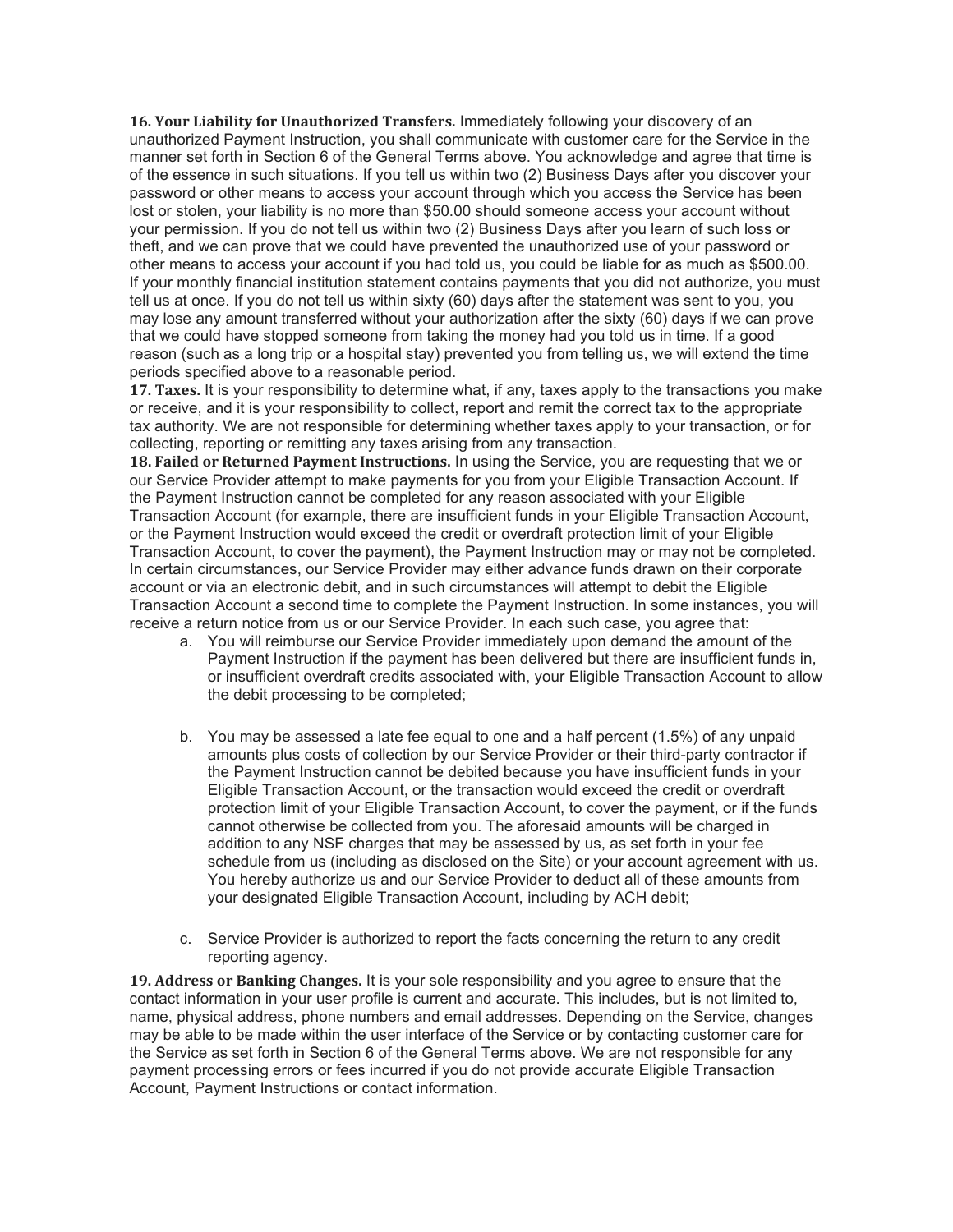**20. Information Authorization.** Your enrollment in the applicable Service may not be fulfilled if we cannot verify your identity or other necessary information. Through your enrollment in or use of each Service, you agree that we reserve the right to request a review of your credit rating at our own expense through an authorized bureau. In addition, and in accordance with our Privacy Policy, you agree that we reserve the right to obtain personal information about you, including without limitation, financial information and transaction history regarding your Eligible Transaction Account. You further understand and agree that we reserve the right to use personal information about you for our and our Service Providers' everyday business purposes, such as to maintain your ability to access the Service, to authenticate you when you log in, to send you information about the Service, to perform fraud screening, to verify your identity, to determine your transaction limits, to perform collections, to comply with laws, regulations, court orders and lawful instructions from government agencies, to protect the personal safety of subscribers or the public, to defend claims, to resolve disputes, to troubleshoot problems, to enforce this Agreement, to protect our rights and property, and to customize, measure, and improve the Service and the content and layout of the Site. Additionally, we and our Service Providers may use your information for risk management purposes and may use, store and disclose your information acquired in connection with this Agreement as permitted by law, including (without limitation) any use to effect, administer or enforce a transaction or to protect against or prevent actual or potential fraud, unauthorized transactions, claims or other liability. We and our Service Providers shall have the right to retain such data even after termination or expiration of this Agreement for risk management, regulatory compliance, or audit reasons, and as permitted by applicable law for everyday business purposes. In addition, we and our Service Providers may use, store and disclose such information acquired in connection with the Service in statistical form for pattern recognition, modeling, enhancement and improvement, system analysis and to analyze the performance of the Service. The following provisions in this Section apply to certain Services:

- a. **Mobile Subscriber Information.** You authorize your wireless carrier to disclose information about your account, such as subscriber status, payment method and device details, if available, to support identity verification, fraud avoidance and other uses in support of transactions for the duration of your business relationship with us. This information may also be shared with other companies to support your transactions with us and for identity verification and fraud avoidance purposes.
- b. **Device Data.** We may share certain personal information and device-identifying technical data about you and your devices with third party service providers, who will compare and add device data and fraud data from and about you to a database of similar device and fraud information in order to provide fraud management and prevention services, which include but are not limited to identifying and blocking access to the applicable service or Web site by devices associated with fraudulent or abusive activity. Such information may be used by us and our third party service providers to provide similar fraud management and prevention services for services or Web sites not provided by us. We will not share with service providers any information that personally identifies the user of the applicable device.

**21. Service Termination, Cancellation, or Suspension.** If you wish to cancel the Service, you may contact us as set forth in Section 6 of the General Terms above. Any payment(s) that have begun processing before the requested cancellation date will be processed by us. You agree that we may terminate or suspend your use of the Service at any time and for any reason or no reason. Neither termination, cancellation nor suspension shall affect your liability or obligations under this Agreement.

## **22. Errors, Questions, and Complaints.**

- a. In case of errors or questions about your transactions, you should as soon as possible contact us as set forth in Section 6 of the General Terms above.
- b. If you think your periodic statement for your account is incorrect or you need more information about a transaction listed in the periodic statement for your account, we must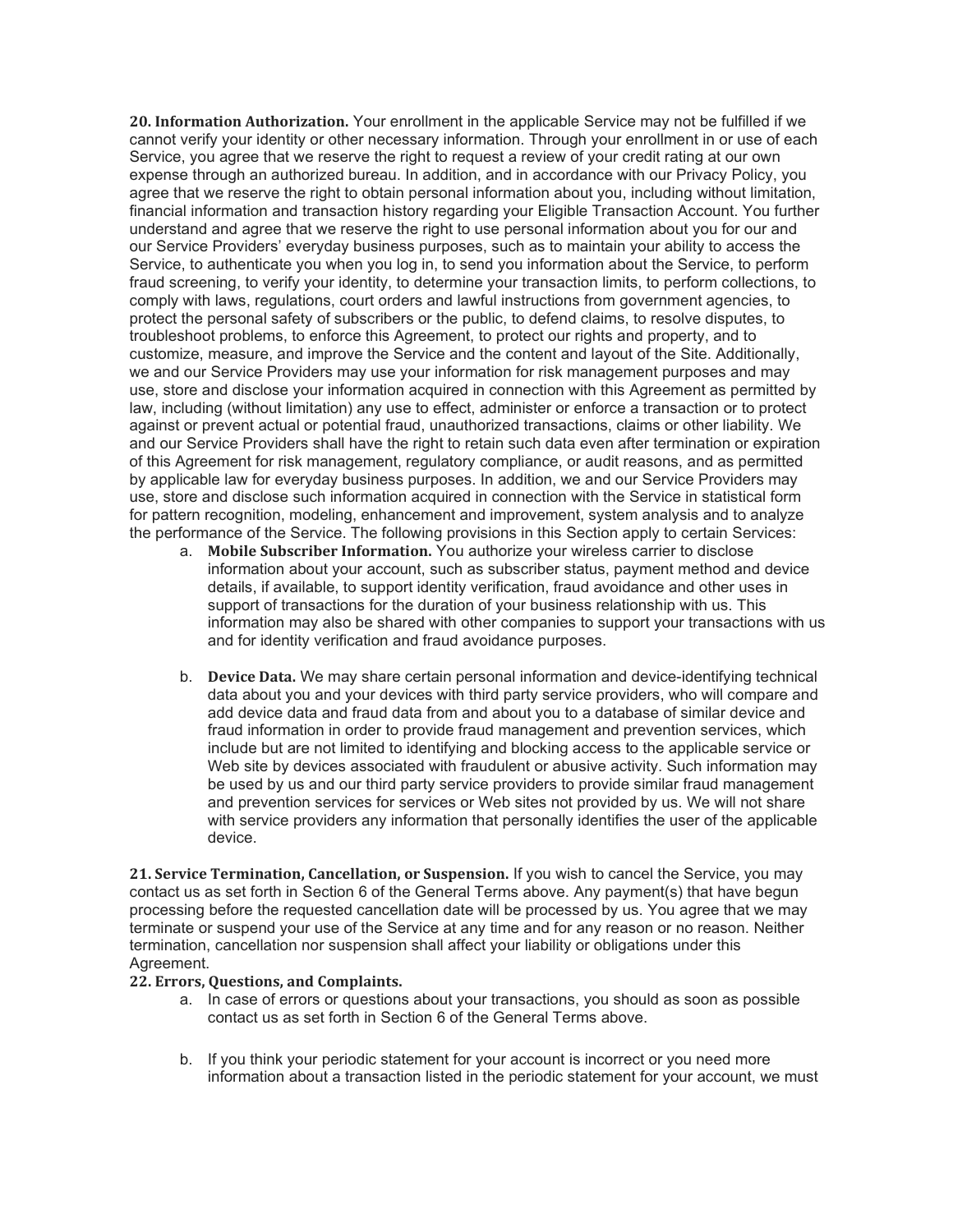hear from you no later than sixty (60) days after we send you the applicable periodic statement for your account that identifies the error. You must:

- 1. Tell us your name;
- 2. Describe the error or the transaction in question, and explain as clearly as possible why you believe it is an error or why you need more information; and,
- 3. Tell us the dollar amount of the suspected error.
- c. If you tell us orally, we may require that you send your complaint in writing within ten (10) Business Days after your oral notification. Except as described below, we will determine whether an error occurred within ten (10) Business Days after you notify us of the error. We will tell you the results of our investigation within three (3) Business Days after we complete our investigation of the error, and will correct any error promptly. However, if we require more time to confirm the nature of your complaint or question, we reserve the right to take up to forty-five (45) days to complete our investigation. If we decide to do this, we will provisionally credit your Eligible Transaction Account within ten (10) Business Days for the amount you think is in error. If we ask you to submit your complaint or question in writing and we do not receive it within ten (10) Business Days, we may not provisionally credit your Eligible Transaction Account. If it is determined there was no error we will mail you a written explanation within three (3) Business Days after completion of our investigation. You may ask for copies of documents used in our investigation. We may revoke any provisional credit provided to you if we find an error did not occur.

**23. Intellectual Property.** All other marks and logos related to the Service are either trademarks or registered trademarks of us or our licensors. In addition, all page headers, custom graphics, button icons, and scripts are our service marks, trademarks, and/or trade dress or those of our licensors. You may not copy, imitate, or use any of the above without our prior written consent, which we may withhold in our sole discretion, and you may not use them in a manner that is disparaging to us or the Service or display them in any manner that implies our sponsorship or endorsement. All right, title and interest in and to the Service, the portion of the Site through which the Service is offered, the technology related to the Site and Service, and any and all technology and any content created or derived from any of the foregoing, is our exclusive property or that of our licensors. Moreover, any suggestions, ideas, notes, drawings, concepts, or other information you may send to us through or regarding the Site or Service shall be considered an uncompensated contribution of intellectual property to us and our licensors, shall also be deemed our and our licensors' exclusive intellectual property, and shall not be subject to any obligation of confidentiality on our part. By submitting any such materials to us, you automatically grant (or warrant that the owner of such materials has expressly granted) to us and our licensors a perpetual, royalty-free, irrevocable, non-exclusive right and license to use, reproduce, modify, adapt, publish, translate, publicly perform and display, create derivative works from and distribute such materials or incorporate such materials into any form, medium, or technology now known or later developed, and you warrant that all so-called "moral rights" in those materials have been waived, and you warrant that you have the right to make these warranties and transfers of rights.

**24. Links and Frames.** Links to other sites may be provided on the portion of the Site through which the Service is offered for your convenience. By providing these links, we are not endorsing, sponsoring or recommending such sites or the materials disseminated by or services provided by them, and are not responsible for the materials, services or other situations at or related to or from any other site, and make no representations concerning the content of sites listed in any of the Service web pages. Consequently, we cannot be held responsible for the accuracy, relevancy, copyright compliance, legality or decency of material contained in sites listed in any search results or otherwise linked to the Site. For example, if you "click" on a banner advertisement or a search result, your "click" may take you off the Site. This may include links from advertisers, sponsors, and content partners that may use our logo(s) as part of a co-branding agreement. These other sites may send their own cookies to users, collect data, solicit personal information, or contain information that you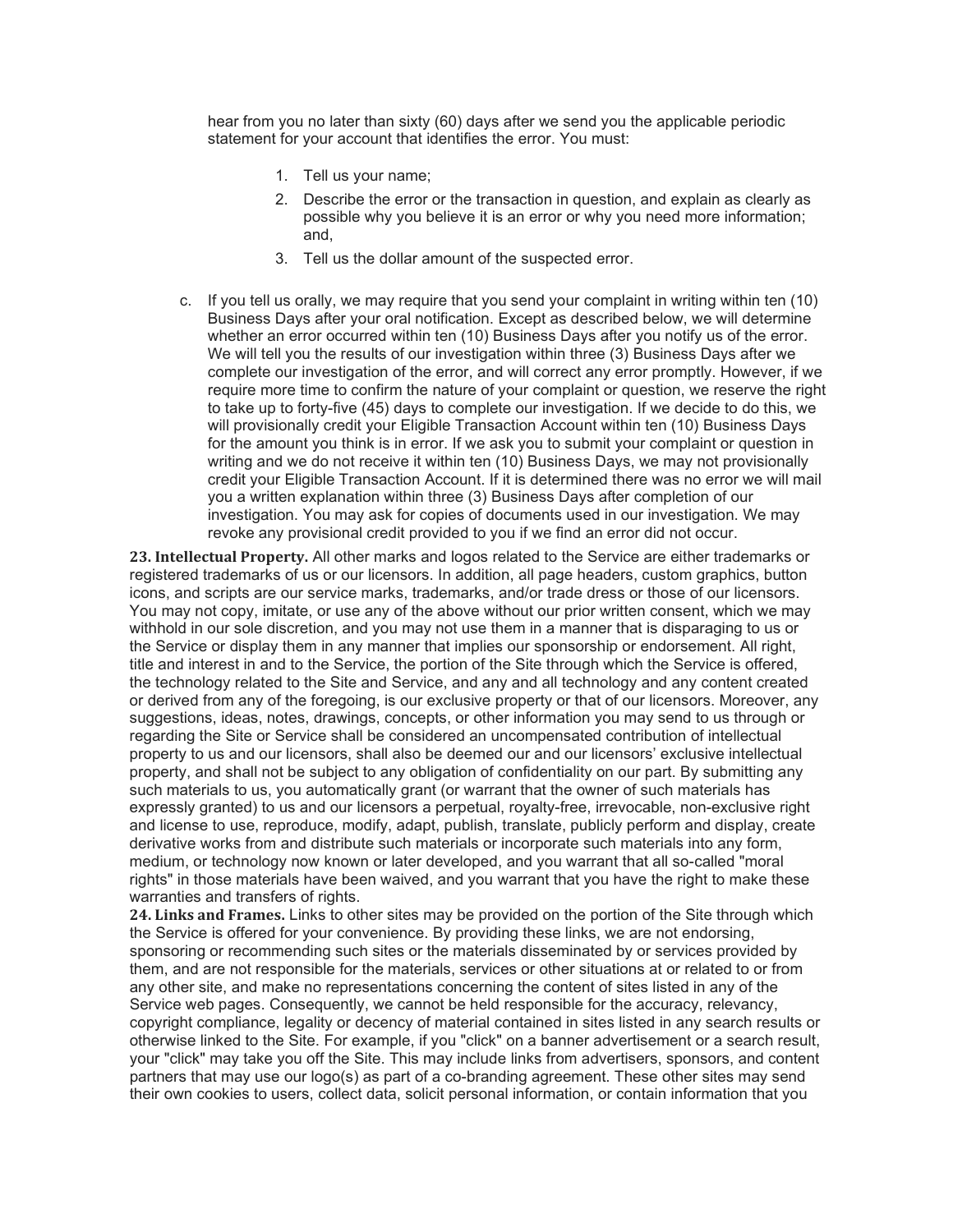may find inappropriate or offensive. In addition, advertisers on the Site may send cookies to users that we do not control. You may link to the home page of our Site. However, you may not link to other pages of our Site without our express written permission. You also may not "frame" material on our Site without our express written permission. We reserve the right to disable links from any third party sites to the Site.

**25. Password and Security.** If you are issued or create any password or other credentials to access the Service or the portion of the Site through which the Service is offered, you agree not to give or make available your password or credentials to any unauthorized individuals, and you agree to be responsible for all actions taken by anyone to whom you have provided such credentials. If you believe that your credentials have been lost or stolen or that someone may attempt to use them to access the Site or Service without your consent, you must inform us at once at the telephone number provided in Section 6 of the General Terms above. See also Section 16 of the General Terms above regarding how the timeliness of your notice impacts your liability for unauthorized transfers.

**26. Remedies.** If we have reason to believe that you have engaged in any of the prohibited or unauthorized activities described in this Agreement or have otherwise breached your obligations under this Agreement, we may terminate, suspend or limit your access to or use of the Site or the Service; notify law enforcement, regulatory authorities, impacted third parties, and others as we deem appropriate; refuse to provide our services to you in the future; and/or take legal action against you. In addition, we, in our sole discretion, reserve the right to terminate this Agreement, access to the Site and/or use of the Service for any reason or no reason and at any time. The remedies contained in this Section 26 of the General Terms are cumulative and are in addition to the other rights and remedies available to us under this Agreement, by law or otherwise.

**27. Disputes.** In the event of a dispute regarding the Service, you and we agree to resolve the dispute by looking to this Agreement.

**28. Arbitration. For any claim (excluding claims for injunctive or other equitable relief) where the total amount of the award sought is less than \$10,000.00 USD, the party requesting relief may elect to resolve the dispute in a cost effective manner through binding non-appearance-based arbitration. If a party elects arbitration, that party will initiate such arbitration through Judicial Arbitration and Mediation Services ("JAMS"), the American Arbitration Association ("AAA"), or an established alternative dispute resolution (ADR) administrator mutually agreed upon by the parties. The parties agree that the following rules shall apply: (a) the arbitration may be conducted telephonically, online and/or be solely based on written submissions, at the election of the party initiating the arbitration; (b) the arbitration shall not involve any personal appearance by the parties, their representatives or witnesses unless otherwise mutually agreed by the parties; (c) discovery shall not be permitted; (d) the matter shall be submitted for decision within ninety (90) days of initiation of arbitration, unless otherwise agreed by the parties, and the arbitrator must render a decision within thirty (30) days of submission; and (e) any award in such arbitration shall be final and binding upon the parties and may be submitted to any court of competent jurisdiction for confirmation. The parties acknowledge that remedies available under federal, state and local laws remain available through arbitration. NO CLASS ACTION, OTHER REPRESENTATIVE ACTION, OR PRIVATE ATTORNEY GENERAL ACTION, OR JOINDER OR CONSOLIDATION OF ANY CLAIM WITH A CLAIM OF ANOTHER PERSON SHALL BE ALLOWABLE IN ARBITRATION.**

**29. Law and Forum for Disputes.** Unless our account agreement with you states otherwise, this Agreement shall be governed by and construed in accordance with the laws of the State in which you reside, without regard to its conflicts of laws provisions. To the extent that the terms of this Agreement conflict with applicable state or federal law, such state or federal law shall replace such conflicting terms only to the extent required by law. Unless expressly stated otherwise, all other terms of this Agreement shall remain in full force and effect. Unless our account agreement with you states otherwise, you agree that any claim or dispute you may have against us (other than those which are arbitrated under Section 28 of the General Terms above) must be resolved by a court located in the county in which you reside. You agree to submit to the personal jurisdiction of such courts for the purpose of litigating all claims or disputes unless said claim is submitted to arbitration under Section 28 of the General Terms of this Agreement. The United Nations Convention on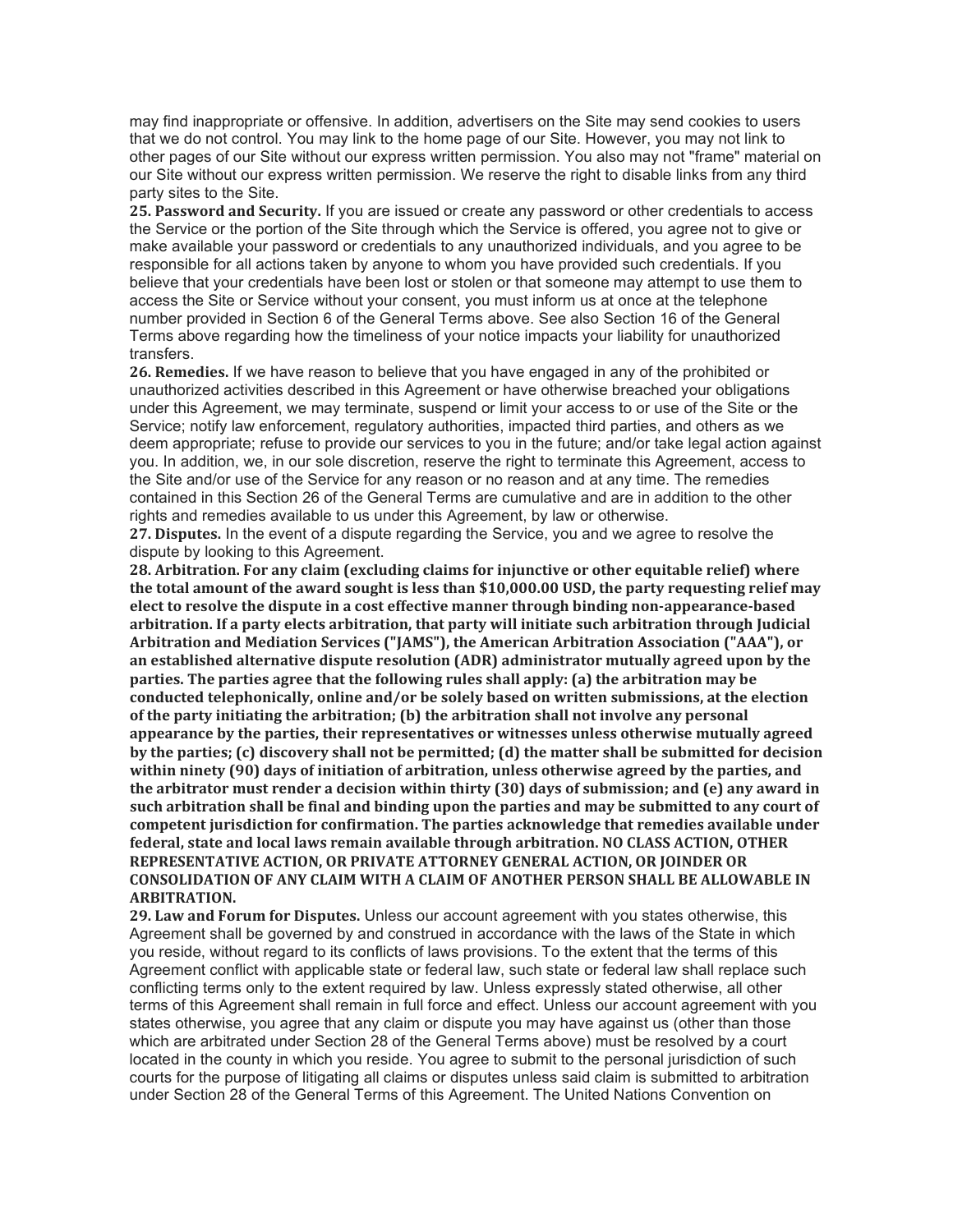Contracts for the International Sale of Goods shall not apply to this Agreement. BOTH PARTIES AGREE TO WAIVE ANY RIGHT TO HAVE A JURY PARTICIPATE IN THE RESOLUTION OF ANY DISPUTE OR CLAIM BETWEEN THE PARTIES OR ANY OF THEIR RESPECTIVE AFFILIATES ARISING UNDER THIS AGREEMENT.

**30. Indemnification.** You agree to defend, indemnify and hold harmless us and our Affiliates and Service Providers and their Affiliates and the employees and contractors of each of these, from any loss, damage, claim or demand (including attorney's fees) made or incurred by any third party due to or arising out of your breach of this Agreement and/or your use of the Site or the applicable Service. **31. Release.** You release us and our Affiliates and Service Providers and the employees and contractors of each of these, from any and all claims, demands and damages (actual and consequential) of every kind and nature arising out of or in any way connected with any dispute that may arise between you or one or more other users of the Site or the applicable Service. In addition, if applicable to you, you waive California Civil Code §1542, which states that a general release does not extend to claims which the creditor does not know or suspect to exist in his favor at the time of executing the release, which if not known by him must have materially affected his settlement with the debtor.

**32. No Waiver.** We shall not be deemed to have waived any rights or remedies hereunder unless such waiver is in writing and signed by one of our authorized representatives. No delay or omission on our part in exercising any rights or remedies shall operate as a waiver of such rights or remedies or any other rights or remedies. A waiver on any one occasion shall not be construed as a bar or waiver of any rights or remedies on future occasions.

**33. Exclusions of Warranties.** THE SITE AND SERVICE AND RELATED DOCUMENTATION ARE PROVIDED "AS IS" WITHOUT WARRANTY OF ANY KIND, EITHER EXPRESSED OR IMPLIED, INCLUDING, BUT NOT LIMITED TO, THE IMPLIED WARRANTIES OF TITLE,

MERCHANTABILITY, FITNESS FOR A PARTICULAR PURPOSE, AND NON-INFRINGEMENT. IN PARTICULAR, WE DO NOT GUARANTEE CONTINUOUS, UNINTERRUPTED OR SECURE ACCESS TO ANY PART OF OUR SERVICE, AND OPERATION OF OUR SITE MAY BE INTERFERED WITH BY NUMEROUS FACTORS OUTSIDE OF OUR CONTROL. SOME STATES DO NOT ALLOW THE DISCLAIMER OF CERTAIN IMPLIED WARRANTIES, SO THE FOREGOING DISCLAIMERS MAY NOT APPLY TO YOU. THIS PARAGRAPH GIVES YOU SPECIFIC LEGAL RIGHTS AND YOU MAY ALSO HAVE OTHER LEGAL RIGHTS THAT VARY FROM STATE TO STATE.

**34. Limitation of Liability.** THE FOREGOING SHALL CONSTITUTE YOUR EXCLUSIVE REMEDIES AND THE ENTIRE LIABILITY OF US AND OUR AFFILIATES AND SERVICE PROVIDERS AND THE EMPLOYEES AND CONTRACTORS OF EACH OF THESE, FOR THE SERVICE AND THE PORTION OF THE SITE THROUGH WHICH THE SERVICE IS OFFERED. YOU ACKNOWLEDGE AND AGREE THAT FROM TIME TO TIME, THE SERVICE MAY BE DELAYED, INTERRUPTED OR DISRUPTED PERIODICALLY FOR AN INDETERMINATE AMOUNT OF TIME DUE TO CIRCUMSTANCES BEYOND OUR REASONABLE CONTROL, INCLUDING BUT NOT LIMITED TO ANY INTERRUPTION, DISRUPTION OR FAILURE IN THE PROVISION OF THE SERVICE, WHETHER CAUSED BY STRIKES, POWER FAILURES, EQUIPMENT MALFUNCTIONS INTERNET DISRUPTION OR OTHER REASONS. IN NO EVENT SHALL WE OR OUR AFFILIATES OR SERVICE PROVIDERS OR THE EMPLOYEES OR CONTRACTORS OF ANY OF THESE, BE LIABLE FOR ANY CLAIM ARISING FROM OR RELATED TO THE SERVICE CAUSED BY OR ARISING OUT OF ANY SUCH DELAY, INTERRUPTION, DISRUPTION OR SIMILAR FAILURE. IN NO EVENT SHALL WE OR OUR AFFILIATES OR SERVICE PROVIDERS OR THE EMPLOYEES OR CONTRACTORS OF ANY OF THESE, BE LIABLE FOR ANY INDIRECT, SPECIAL, INCIDENTAL, CONSEQUENTIAL, PUNITIVE OR EXEMPLARY DAMAGES, INCLUDING LOSS OF GOODWILL OR LOST PROFITS (EVEN IF ADVISED OF THE POSSIBILITY THEREOF) ARISING IN ANY WAY OUT OF THE INSTALLATION, USE, OR MAINTENANCE OF THE SERVICE OR THE PORTION OF THE SITE THROUGH WHICH THE SERVICE IS OFFERED, EVEN IF SUCH DAMAGES WERE REASONABLY FORESEEABLE AND NOTICE WAS GIVEN REGARDING THEM. IN NO EVENT SHALL WE OR OUR AFFILIATES OR SERVICE PROVIDERS OR THE EMPLOYEES OR CONTRACTORS OF ANY OF THESE BE LIABLE FOR ANY CLAIM ARISING FROM OR RELATED TO THE SERVICE OR THE PORTION OF THE SITE THROUGH WHICH THE SERVICE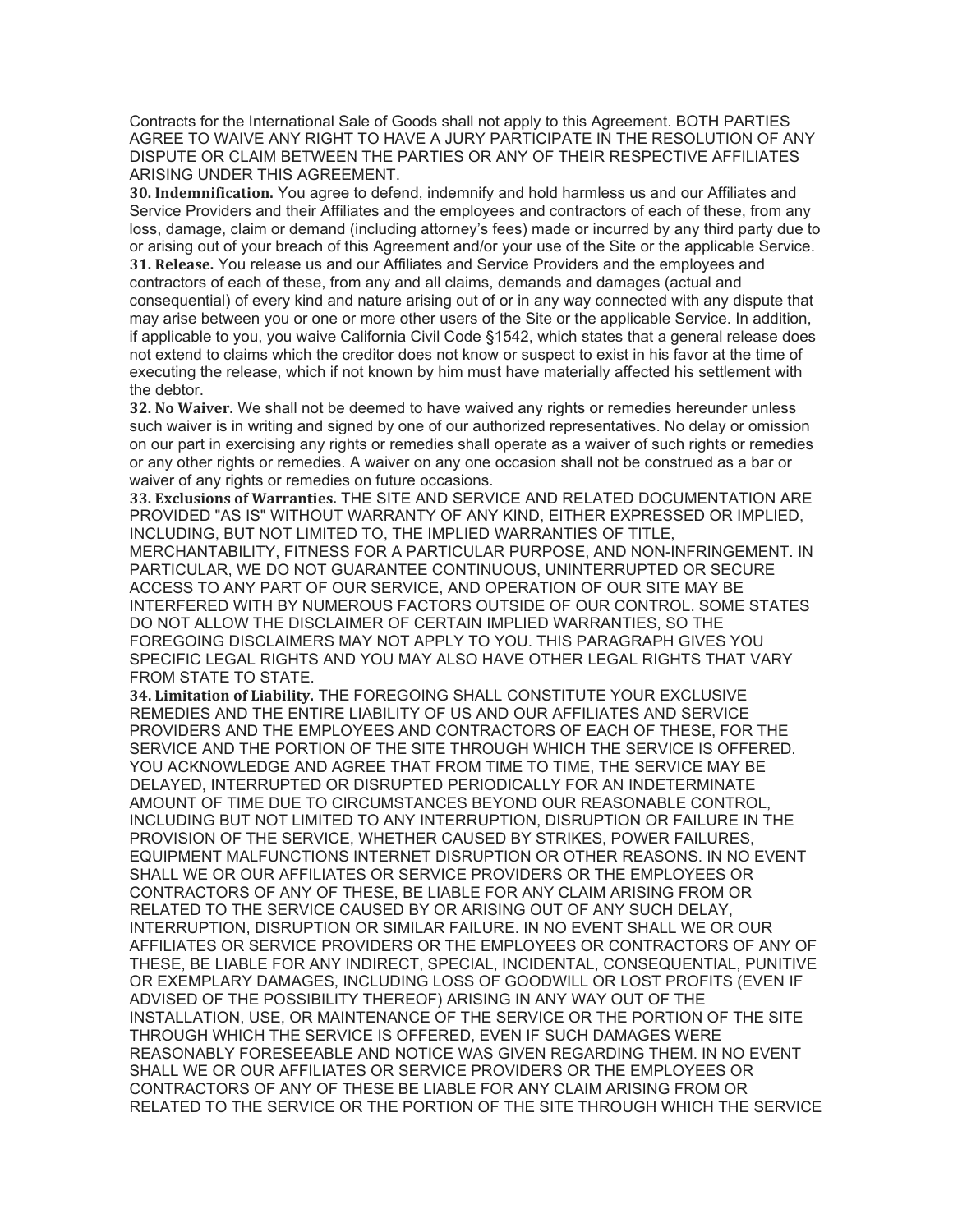IS OFFERED THAT YOU DO NOT STATE IN WRITING IN A COMPLAINT FILED IN A COURT OR ARBITRATION PROCEEDING AS DESCRIBED IN SECTIONS 28 AND 29 OF THE GENERAL TERMS ABOVE WITHIN TWO (2) YEARS OF THE DATE THAT THE EVENT GIVING RISE TO THE CLAIM OCCURRED. THESE LIMITATIONS WILL APPLY TO ALL CAUSES OF ACTION, WHETHER ARISING FROM BREACH OF CONTRACT, TORT (INCLUDING NEGLIGENCE) OR ANY OTHER LEGAL THEORY. OUR AGGREGATE LIABILITY, AND THE AGGREGATE LIABILITY OF OUR AFFILIATES AND SERVICE PROVIDERS AND THE EMPLOYEES AND CONTRACTORS OF EACH OF THESE, TO YOU AND ANY THIRD PARTY FOR ANY AND ALL CLAIMS OR OBLIGATIONS RELATING TO THIS AGREEMENT SHALL BE LIMITED TO DIRECT OUT OF POCKET DAMAGES UP TO A MAXIMUM OF \$500 (FIVE HUNDRED DOLLARS). SOME STATES DO NOT ALLOW THE EXCLUSION OR LIMITATION OF INCIDENTAL OR CONSEQUENTIAL DAMAGES SO THE ABOVE LIMITATION OR EXCLUSION MAY NOT APPLY TO YOU. **35. Complete Agreement, Severability, Captions, and Survival.** You agree that this Agreement is the complete and exclusive statement of the agreement between us, sets forth the entire understanding between us and you with respect to the Service and the portion of the Site through which the Service is offered and supersedes any proposal or prior agreement, oral or written, and any other communications between us. If any provision of this Agreement is held to be invalid or unenforceable, such provision shall be struck and the remaining provisions shall be enforced. The captions of Sections in this Agreement are for convenience only and shall not control or affect the meaning or construction of any of the provisions of this Agreement. Sections 2, 5-7, 11, 17, 18, 23, and 26-35 of the General Terms, as well as any other terms which by their nature should survive, will survive the termination of this Agreement. If there is a conflict between the terms of this Agreement and something stated by an employee or contractor of ours (including but not limited to its customer care personnel), the terms of the Agreement will prevail.

## **36. Definitions.**

- a. "ACH Network" means the funds transfer system, governed by the NACHA Rules, that provides funds transfer services to participating financial institutions.
- b. "Affiliates" are companies related by common ownership or control.
- c. "Business Day" is every Monday through Friday, excluding Federal Reserve holidays or other days that banks are legally closed.
- d. "Eligible Transaction Account" is a transaction account from which your payments will be debited, your Service fees, if any, will be automatically debited, or to which payments and credits to you will be credited, that is eligible for the Service. Depending on the Service, an Eligible Transaction Account may include a checking, money market or other direct deposit account, credit card account, or debit card account, including any required routing information.
- e. "Payment Instruction" is the information provided for a payment to be made under the applicable Service, which may be further defined and described below in connection with a specific Service.
- f. "Payment Network" means a debit or credit network (such as the ACH Network or ACCEL / Exchange payment network) through which funds may be transferred.
- g. "Service Provider" means companies that we have engaged (and their Affiliates) to render some or all of the Service to you on our behalf.

## **BILL PAYMENT SERVICE ADDITIONAL TERMS**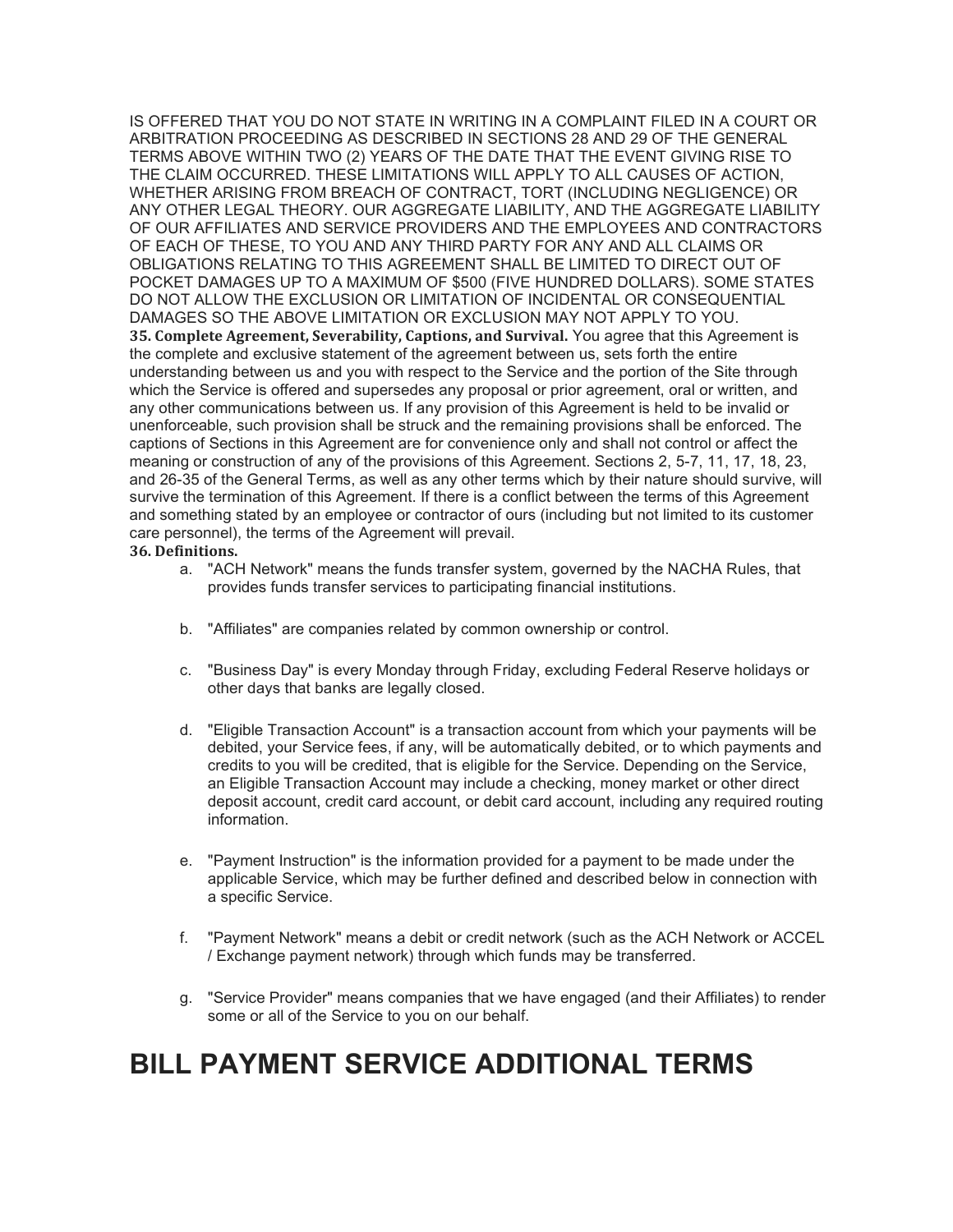**1. Description of Service.** The term "Bill Payment Terms" means these Bill Payment Service Additional Terms. The bill payment service (for purposes of these Bill Payment Terms, and the General Terms as they apply to these Bill Payment Terms, the "Service") enables you to receive, view, and pay bills from the Site.

**2. Payment Scheduling.** The earliest possible Scheduled Payment Date for each Biller will be designated within the portion of the Site through which the Service is offered when you are scheduling the payment. Therefore, the Service will not permit you to select a Scheduled Payment Date less than the earliest possible Scheduled Payment Date designated for each Biller. When scheduling payments you must select a Scheduled Payment Date that is no later than the actual Due Date reflected on your Biller statement unless the Due Date falls on a non-Business Day. If the actual Due Date falls on a non-Business Day, you must select a Scheduled Payment Date that is at least one (1) Business Day before the actual Due Date. Scheduled Payment Dates must be prior to any late date or grace period. Depending on the method of payment, your Eligible Transaction Account may be debited prior to the Scheduled Payment Date. For example, if the selected method of payment is a draft check drawn on your account, the draft check arrives earlier than the Scheduled Payment Date due to expedited delivery by the postal service, and the Biller immediately deposits the draft check, your Eligible Transaction Account may be debited earlier than the Scheduled Payment Date.

**3. The Service Guarantee.** Due to circumstances beyond the control of the Service, particularly delays in handling and posting payments by Billers or financial institutions, some transactions may take longer to be credited to your account. The Service will bear responsibility for any late payment related charges up to \$50.00 should a payment post after its Due Date as long as the payment was scheduled in accordance with the Section 2 of the Bill Payment Terms (Payment Scheduling).

**4. Payment Authorization and Payment Remittance.** By providing the Service with names and account information of Billers to whom you wish to direct payments, you authorize the Service to follow the Payment Instructions that it receives through the Site. In order to process payments more efficiently and effectively, the Service may edit or alter payment data or data formats in accordance with Biller directives.

When the Service receives a Payment Instruction, you authorize the Service to debit your Eligible Transaction Account and remit funds on your behalf so that the funds arrive as close as reasonably possible to the Scheduled Payment Date designated by you. You also authorize the Service to credit your Eligible Transaction Account for payments returned to the Service by the United States Postal Service or Biller, or payments remitted to you on behalf of another authorized user of the Service.

The Service will attempt to make all your payments properly. However, the Service shall incur no liability and any Service Guarantee (as described in Section 3 of the Bill Payment Terms) shall be void if the Service is unable to complete any payments initiated by you because of the existence of any one or more of the following circumstances:

- 1. If, through no fault of the Service, your Eligible Transaction Account does not contain sufficient funds to complete the transaction or the transaction would exceed the credit limit of your overdraft account;
- 2. The payment processing center is not working properly and you know or have been advised by the Service about the malfunction before you execute the transaction;
- 3. You have not provided the Service with the correct Eligible Transaction Account information, or the correct name, address, phone number, or account information for the Biller; and/or,
- 4. Circumstances beyond control of the Service (such as, but not limited to, fire, flood, or interference from an outside force) prevent the proper execution of the transaction and the Service has taken reasonable precautions to avoid those circumstances.

Provided none of the foregoing exceptions are applicable, if the Service causes an incorrect amount of funds to be removed from your Eligible Transaction Account or causes funds from your Eligible Transaction Account to be directed to a Biller which does not comply with your Payment Instructions, the Service shall be responsible for returning the improperly transferred funds to your Eligible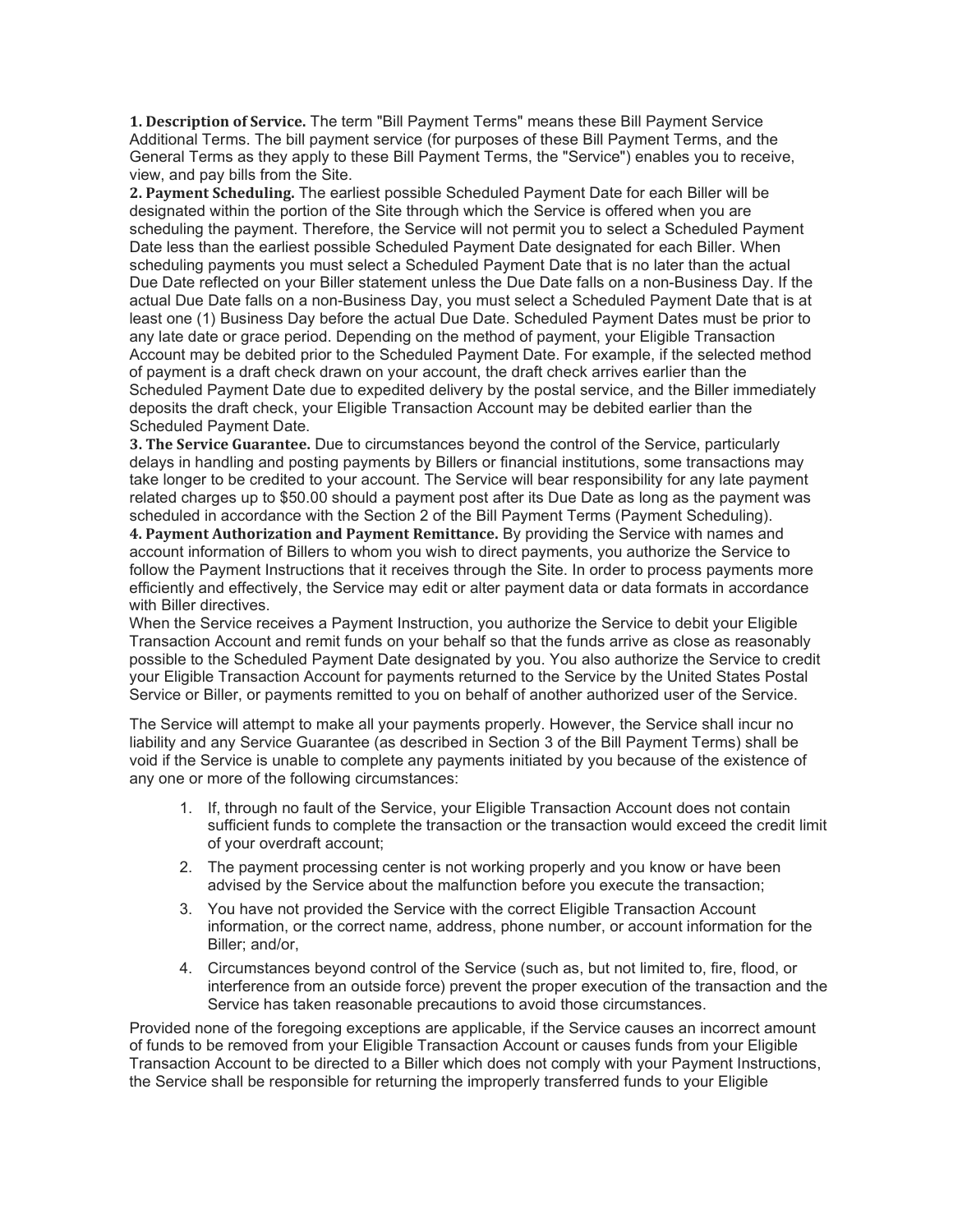Transaction Account, and for directing to the proper Biller any previously misdirected transactions, and, if applicable, for any late payment related charges.

**5. Payment Cancellation Requests.** You may cancel or edit any Scheduled Payment (including recurring payments) by following the directions within the portion of the Site through which the Service is offered. There is no charge for canceling or editing a Scheduled Payment. Once the Service has begun processing a payment it cannot be cancelled or edited, therefore a stop payment request must be submitted.

**6. Stop Payment Requests.** The Service's ability to process a stop payment request will depend on the payment method and whether or not a check has cleared. The Service may also not have a reasonable opportunity to act on any stop payment request after a payment has been processed. If you desire to stop any payment that has already been processed, you must contact customer care for the Service in the manner set forth in Section 22 of the General Terms above. Although the Service will attempt to accommodate your request, the Service will have no liability for failing to do so. The Service may also require you to present your request in writing within fourteen (14) days. The charge for each stop payment request will be the current charge for such service as set out in the applicable fee schedule.

**7. Exception Payments Requests.** Exception Payments may be scheduled through the Service, however Exception Payments are discouraged and must be scheduled at your own risk. Except as required by applicable law, in no event shall the Service be liable for any claims or damages resulting from your scheduling of Exception Payments. The Service Guarantee (as described in Section 3 of the Bill Payment Terms) does not apply to Exception Payments.

**8. Bill Delivery and Presentment.** The Service includes a feature that electronically presents you with electronic bills from select Billers. Electronic bills may not be available from all of your Billers. Electronic bills are provided as a convenience only, and you remain solely responsible for contacting your Billers directly if you do not receive their statements. In addition, if you elect to activate one of the Service's electronic bill options, you also agree to the following:

- 1. Presentation of electronic bills. You will receive electronic bills from a Biller only if both: (a) you have designated it in the Service as one of your Billers, and (b) the Biller has arranged with our Service Provider to deliver electronic bills. The Service may then present you with electronic bills from that Biller if either: (1) you affirmatively elect online within the Service to receive electronic bills from the Biller, or (2) the Biller chooses to send you electronic bills on a temporary "trial basis." In either case, you can elect online within the Service to stop receiving electronic bills from a Biller. Electing to receive electronic bills, automatically receiving trial electronic bills, and declining further elected or trial electronic bills all occur on an individual Biller basis. The Service does not include an option to prevent ever participating in the automatic trial electronic bill feature. When affirmatively electing to receive electronic bills from a particular Biller, you may be presented with terms from that Biller for your acceptance. We are not a party to such terms.
- 2. Paper Copies of electronic bills. If you start receiving electronic bills from a Biller, the Biller may stop sending you paper or other statements. The ability to receive a paper copy of your statement(s) is at the sole discretion of the Biller. Check with the individual Biller regarding your ability to obtain paper copies of electronic bills on a regular or asrequested basis.
- 3. Sharing Information with Billers. You authorize us to share identifying personal information about you (such as name, address, telephone number, Biller account number) with companies that you have identified as your Billers and which we have identified as offering electronic bills for purposes of matching your identity on the Service's records and the Biller's records to (a) activate your affirmative request for electronic bills, and/or (b) confirm your eligibility for "trial basis" electronic bills.
- 4. Information held by the Biller. We are unable to update or change your personal information such as, but not limited to, name, address, phone numbers and email addresses, that is held by the Biller. Any changes will require you to contact the Biller directly. Additionally it is your responsibility to maintain all usernames and passwords for all electronic Biller sites. You also agree not to use someone else's information to gain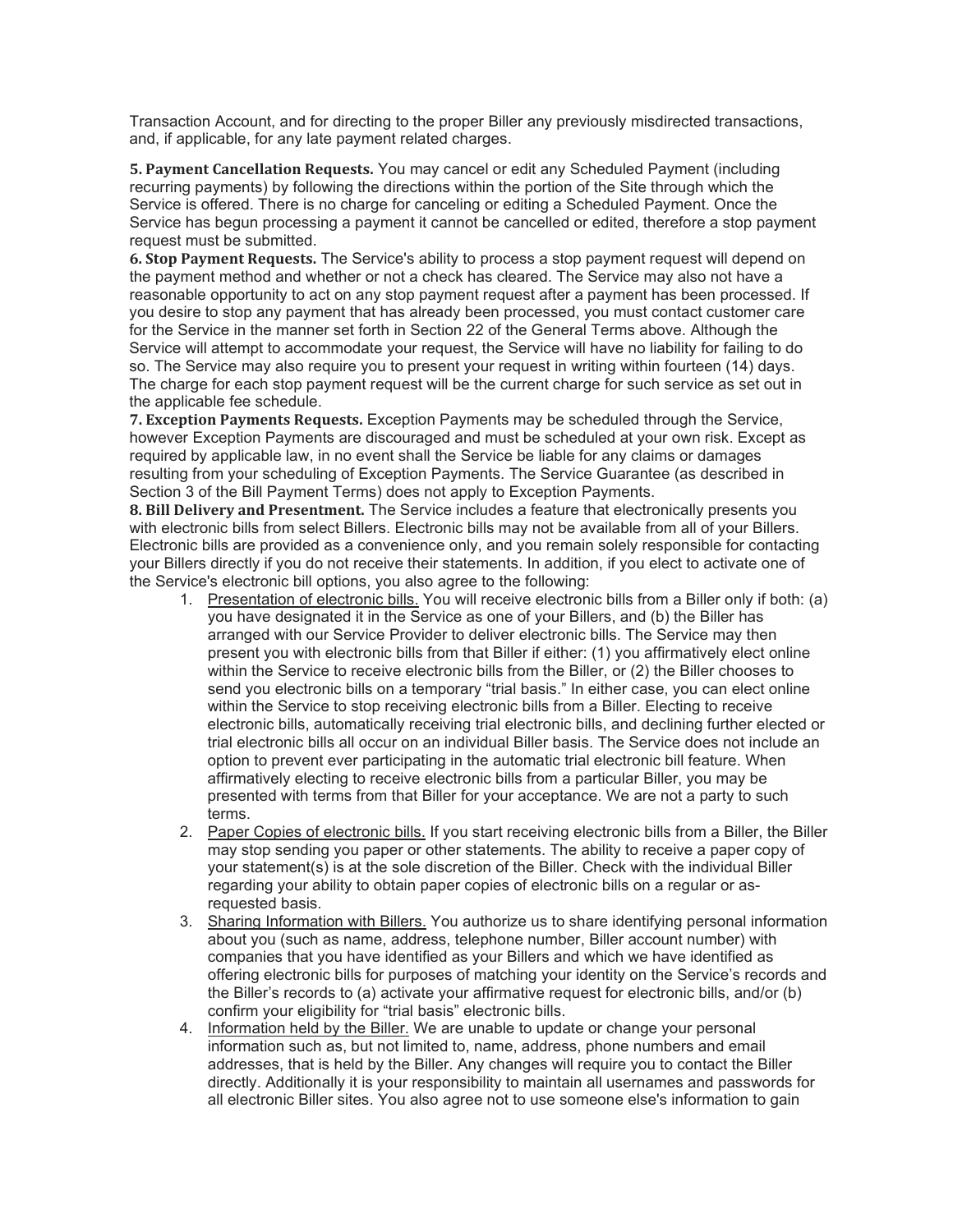unauthorized access to another person's bill. We may, at the request of the Biller, provide to the Biller your email address, service address, or other data specifically requested by the Biller for purposes of the Biller matching your identity against its records or informing you about the Biller's services and/or bill information.

- 5. Activation. We will notify the Biller of your request to receive electronic billing information. The presentment of your first electronic bill may vary from Biller to Biller and may take up to sixty (60) days, depending on the billing cycle of each Biller. While your electronic bill feature is being activated it is your responsibility to keep your accounts current. Each electronic Biller reserves the right to accept or deny your request to receive electronic bills.
- 6. Authorization to obtain bill data. You authorize us to obtain bill data from your Billers that you have requested to send you electronic bills, and from your Billers that wish to send you trial electronic bills. For some Billers, you will be asked to provide us with your user name and password for that Biller. By providing us with such information, you authorize us to use the information to obtain your bill data.
- 7. Notification. We will attempt to present all of your electronic bills promptly. In addition to notification within the Service, we may send an e-mail notification to the e-mail address listed for your account. It is your sole responsibility to ensure that this information is accurate. In the event you do not receive notification, it is your responsibility to periodically logon to the Service and check on the delivery of new electronic bills. The time for notification may vary from Biller to Biller. You are responsible for ensuring timely payment of all bills.
- 8. Cancellation of electronic bill notification. The electronic Biller reserves the right to cancel the presentment of electronic bills at any time. You may cancel electronic bill presentment at any time. The timeframe for cancellation of your electronic bill presentment may vary from Biller to Biller. It may take up to sixty (60) days, depending on the billing cycle of each Biller. We will notify your electronic Biller(s) as to the change in status of your account and it is your sole responsibility to make arrangements for an alternative form of bill delivery. We will not be responsible for presenting any electronic bills that are already in process at the time of cancellation.
- 9. Non-Delivery of electronic bill(s). You agree to hold us harmless should the Biller fail to deliver your statement(s). You are responsible for ensuring timely payment of all bills. Copies of previously delivered bills must be requested from the Biller directly.
- 10. Accuracy and dispute of electronic bill. We are not responsible for the accuracy of your electronic bill(s). We are only responsible for presenting the information we receive from the Biller. Any discrepancies or disputes regarding the accuracy of your electronic bill summary or detail must be directly addressed and resolved with the Biller by you.

This Agreement does not alter your liability or obligations that currently exist between you and your Billers.

**9. Disclosure of Account Information to Third Parties.** It is our general policy to treat your account information as confidential. However, we will disclose information to third parties about your account or the transactions you make in the following situations pursuant to our Privacy Policy (as further described in Section 10 (Your Privacy) of the General Terms), in addition to the circumstances set forth in Section 20 of the General Terms (Information Authorization):

- 1. Where it is necessary for completing transactions;
- 2. Where it is necessary for activating additional services;
- 3. In order to verify the existence and condition of your account to a third party, such as a credit bureau or Biller;
- 4. To a consumer reporting agency for research purposes only;
- 5. In order to comply with a governmental agency or court orders; or,
- 6. If you give us your written permission.

**10. Service Fees and Additional Charges.** You are responsible for paying all fees associated with your use of the Service. Applicable fees will be disclosed in the user interface for, or elsewhere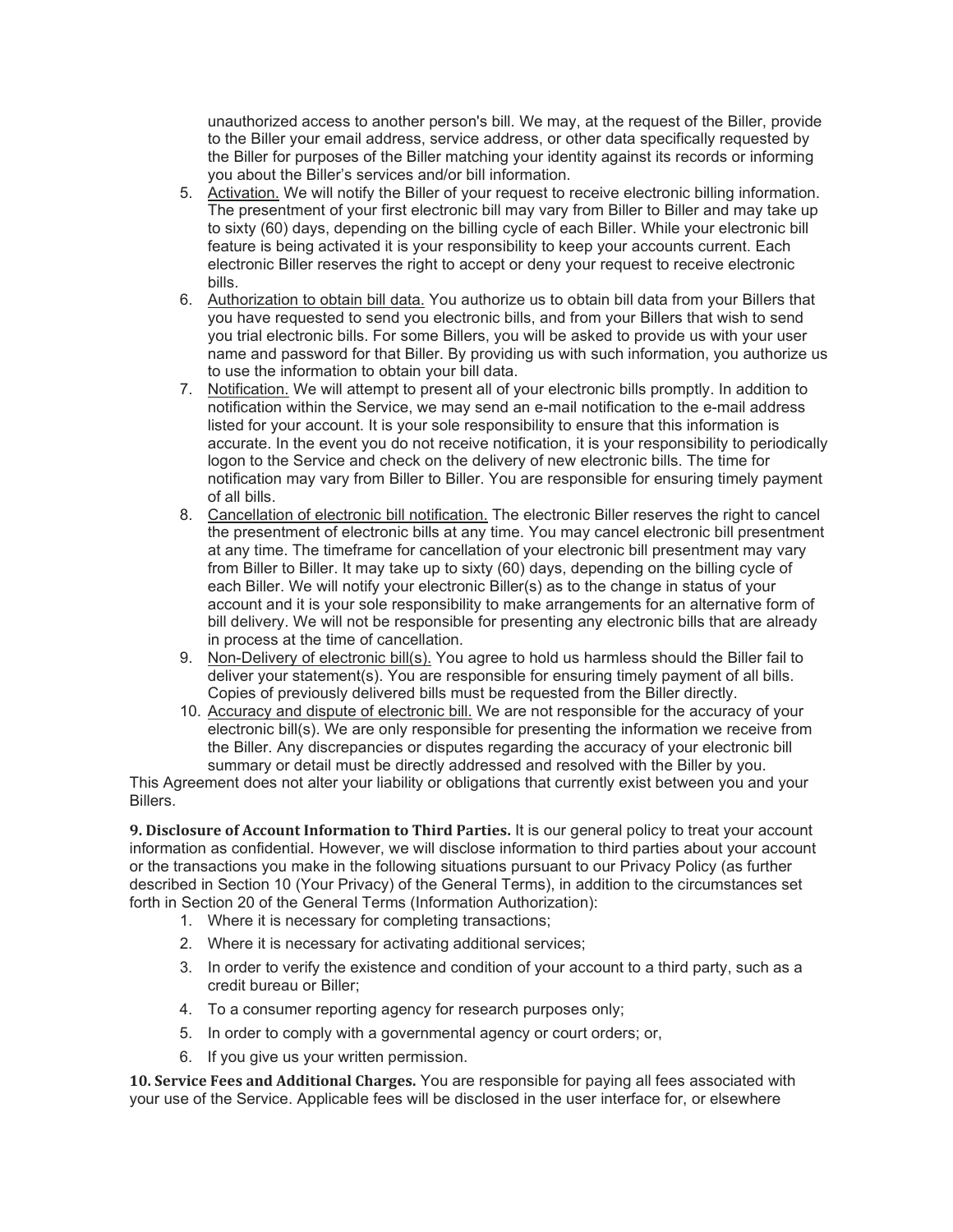within, the Service or Site. Any applicable fees will be charged regardless of whether the Service was used, except for fees that are specifically use-based. Use-based fees for the Service will be charged against the Billing Account. There may be a charge for additional transactions and other optional services. You agree to pay such charges and authorize the Service to deduct the calculated amount from your designated Billing Account. Any financial fees associated with your standard deposit accounts will continue to apply. You are responsible for any and all telephone access fees and Internet service fees that may be assessed by your telephone and Internet service provider. Section 18 of the General Terms (Failed Or Returned Payment Instructions) applies if you do not pay our fees and charges for the Service, including without limitation if we debit the Billing Account for such fees, as described in this Section, and there are insufficient fees in the Billing Account. **11. Biller Limitation.** The Service reserves the right to refuse to pay any Biller to whom you may direct a payment. As required by applicable law, the Service will notify you promptly if it decides to refuse to pay a Biller designated by you. as set forth in Section 13 of the General Terms (Prohibited Payments) or an Exception Payment under this Agreement.

**12. Returned Payments.** In using the Service, you understand that Billers and/or the United States Postal Service may return payments to the Service for various reasons such as, but not limited to, Biller's forwarding address expired; Biller account number is not valid; Biller is unable to locate account; or Biller account is paid in full. The Service will attempt to research and correct the returned payment and return it to your Biller, or void the payment and credit your Eligible Transaction Account. You may receive notification from the Service.

**13. Information Authorization.** In addition to Section 20 of the General Terms (Information Authorization), you agree that the Service reserves the right to obtain financial information regarding your account from a Biller or your financial institution (for example, to resolve payment posting problems or for verification).

**14. Bill Capture.** The following Bill Capture terms and conditions in this Section 14 (Bill Capture) only apply to Bill Capture (as defined below). If Bill Capture is not available to you within our mobile banking application, then this Section 14 (Bill Capture) does not apply.

**Bill Capture.** Your use of our mobile banking application may include the ability to add bill payment payees by utilizing your mobile phone to take pictures of your paper bills ("Bill Capture"). Once you take the picture, Bill Capture extracts and prefills Biller information such as the name, address and account number of the Biller into our mobile banking app for use with the Service, or matches the bill to an existing Biller and prefills the amount due and due date. Bill Capture is subject to the following terms:

- 1. You shall use Bill Capture only for your own use in accordance with the terms of this Agreement;
- 2. We do not guarantee that your mobile device will be compatible with Bill Capture; and
- 3. You bear sole responsibility for confirming that the information captured by Bill Capture matches the information on the applicable bill pay stub, and in no event will we be liable for any results from your use of extracted data from Bill Capture with the Services, including, without limitation, any late fees for payments sent to an improper Biller or improper account.

**15. Bill Discovery.** The following Bill Discovery terms and conditions in this Section 15 (Bill Discovery) only apply to Bill Discovery (as defined below). If Bill Discovery is not available to you from our Site, then this Section 15 (Bill Discovery) does not apply.

**Bill Discovery.** The bill discovery feature ("Bill Discovery") enables the automatic searching, identification, and retrieval of information about your Billers and bills based on matching information about your identity. In order to enable Bill Discovery, you will need to authorize the Service to access and use information from your consumer report from a credit bureau and/or our Biller network in order for Bill Discovery to identify potential matches. By providing your consent within the Bill Discovery portion of the Site, you authorize the Service to access and use such information until you withdraw your consent. You may withdraw your consent within the Bill Discovery portion of the Site at any time. If Bill Discovery has identified Biller matches, the Service will allow you to add these Billers to your user profile. New Billers added through Bill Discovery are subject to Section 8 (Bill Delivery and Presentment) of the Bill Payment Terms.

**16. Definitions.**